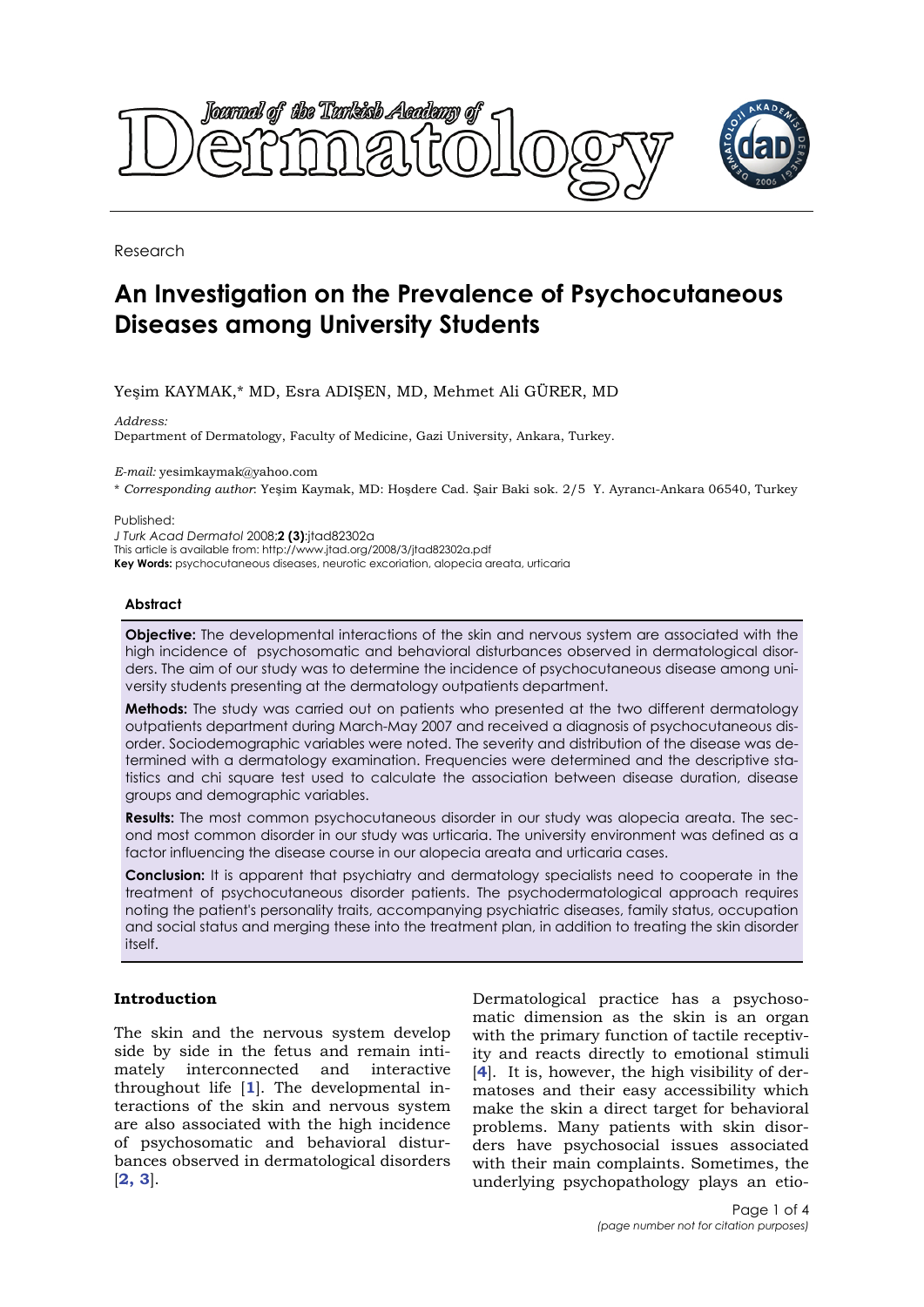*J Turk Acad Dermatol* 2008; **2 (3)**: jtad82302a. http://www.jtad.org/2008/3/jtad82302a.pdf

logical role in the development of skin manifestations in patients who have no real skin disease, such as in delusions of parasitosis or neurotic excoriations. In other patients, psychological factors such as emotional stress can exacerbate skin disorders such as eczema or psoriasis. Also, many patients develop psychological problems as a result of the disfigurement caused by their skin disease [**5**].

University students can often feel intense performance-related, financial and emotional pressure when trying to maintain their life away from their family. The onset of many psychiatric diseases coincides with this period and the university environment can also be a suitable background for many dermatological disorders. The aim of our study was to determine the incidence of psychocutaneous disease among university students presenting at the dermatology outpatients department.

# **Materials and Methods**

The study was carried out on patients who presented at the two different dermatology outpatients department during March-May 2007 period and received a diagnosis of psychocutaneous disorder. Two dermatologists performed dermatological examinations. After this initial assessment, all patients were requested to complete a questionnaire that included questions about sociodemographic features such as the gender, age, disease duration, faculty attended. Moreover, this questionnaire had questions about general satisfaction with the faculty, the home province, the environment they lived in, financial status, the time of disease recurrence and whether they felt there was any relationship between their disease and the environment they lived in or their financial status. The severity and distribution of the disease was determined with a dermatology examination. Frequencies were determined and the descriptive statistics and chi square test used to calculate the association between disease duration, disease groups and demographic variables.

# **Results**

We found a psychocutaneous disorder in 80 of 972 (8.2%) patients presenting at the dermatology outpatients department within a 3 -month period. The distribution was 46 females (57.5%) and 34 males (42.5%) aged from 17 to 30 with a mean age of  $21.66 \pm$ 2.66 years.

The three most common disorders, in order of frequency, were; alopecia areata (n=26; 32.5%), neurotic excoriations (n=21; 26.3%) and urticaria (n=18; 22.5%). Acne excorie was present in four patients with neurotic excoriation. Psychogenic pruritus was present in 9 patients (8.8%), atopic dermatitis in 2 (2.5%), and telogen effluvium and trichotillomania in 1 patient (1.3%) each. We did not encounter a delusion of parasitosis or fictional syndromes among the patients presenting at the dermatology outpatients department during this period. Only 1 patient (1.3%) had a dysmorphic body disorder. None of our patients had psoriasis.

The province of origin was different than the university province for most patients. The residential distribution was 33 (41.3%) at student lodging, 20 (25.0%) at their own place and 14 (17.5%) with their family.

Disease severity was mild in 45 (56.3%), moderate in 26 (32.5%) and severe in 9 (8.8%). The exacerbation had been during the training period in 59 patients (73.8%) and both during and outside the training period in 3 patients (13.8%). The training subject distribution was social sciences in 3 patients (53.8%), engineering in 13 (16.3%), medical sciences in 18 (22.5%) and arts in 6 (7.5%). The number of patients satisfied with their school was 66 (82.5%). The financial status was stated as moderate in 47 patients (58.8%) and good in 24 (30.0%). Disease duration was less than 1 year in 55 patients (68.8%) and more than 5 years in 4 (5.0%).

There was no difference regarding disease duration, spread and severity by gender. No significant relation was found between disease duration and severity while the lesions were significantly more widespread in those with a disease duration of 1-5 years or more than 5 years compared to those with less than 1 year. No difference was found for residential environment, financial status and satisfaction with residential environment according to disease duration. The most common disorders were alopecia areata, urticaria and neurotic excoriations. Alopecia areata was seen significantly more frequently during the training period and there was no difference between the three disorders for disease duration, residential environment and satisfaction with residential environment (p>0.05).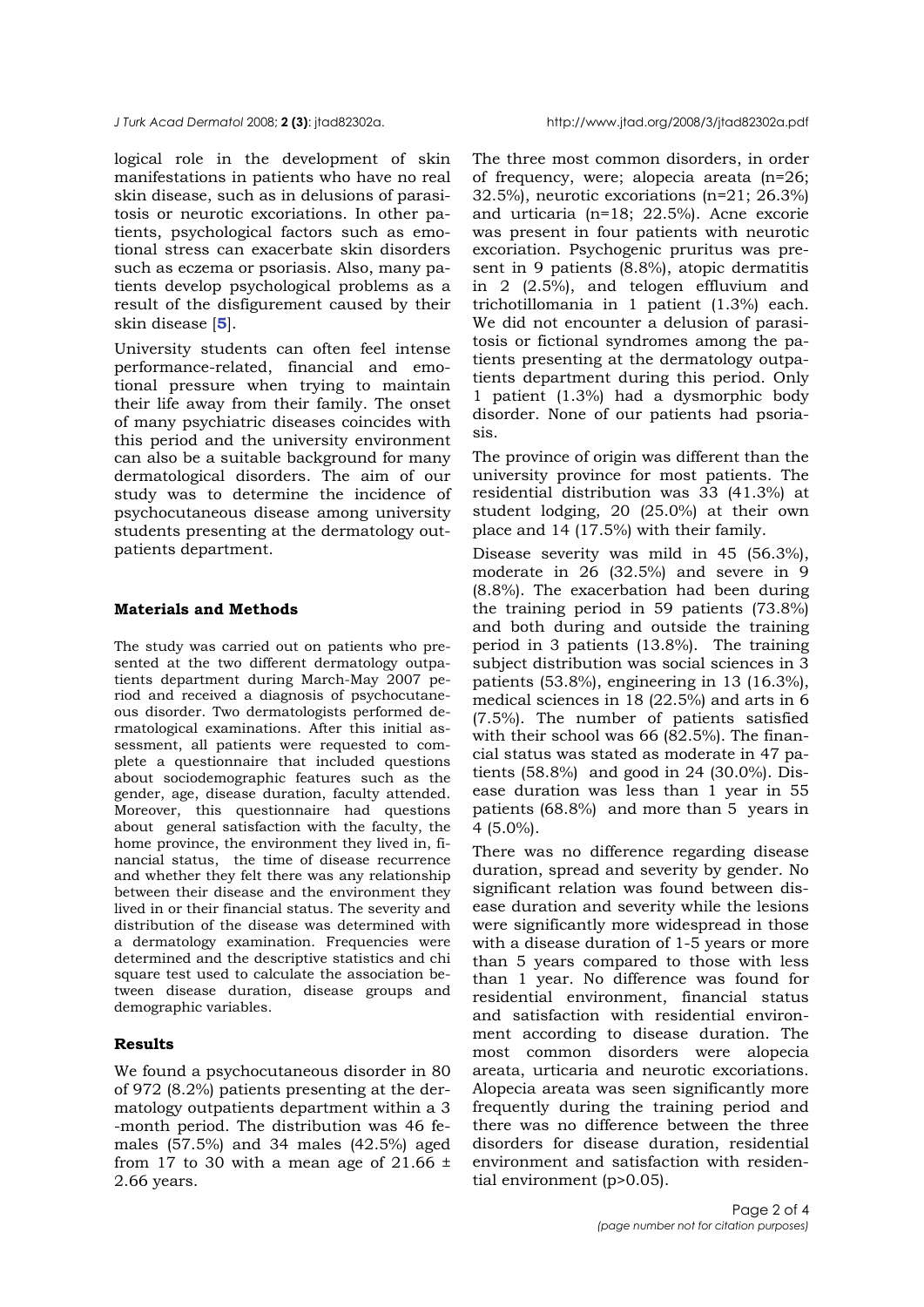*J Turk Acad Dermatol* 2008; **2 (3)**: jtad82302a. http://www.jtad.org/2008/3/jtad82302a.pdf

### **Discussion**

Skin diseases where psychiatric factors play an etiological role in various ways are called psychocutaneous dermatoses. Over one third of dermatologic disorders have significant psychiatric co-morbidity [**6**]. Dermatological conditions such as urticaria, alopecia, psoriasis, or acne are commonly associated with psychiatric squeals. The onset and course of dermatological disorders may also be significantly influenced by stress, emotional disturbances, or a psychiatric disorder [**7**]. In some cases, skin conditions are self-induced or reflect signs or symptoms of an underlying psychiatric disorder, including psychosis or obsessivecompulsive disorder. Compulsions involving the skin, excoriations, or hair pulling are the more commonly encountered problems. Additionally, skin lesions have been frequently described in case reports of factitious dermatitis [**8**]. Finally, adverse effects of psychotropic drugs may cause dermatological side effects, mostly idiosyncratic skin eruptions [**9**].

Alopecia areata, urticaria and atopic dermatitis are regarded as dermatological psychosomatic disorders with a psychogenic manifestation/exacerbation. Self-induced skin lesions may be seen in disorders such as dermatitis artefacta, trichotillomania and neurotic excoriation and can be accompanied by psychiatric disorders [**10**]. Neurotic excoriation consists of self-induced skin lesions resulting from an unbearable desire of the patient to itch and tear. The major difference of this clinical picture is the acceptance of the patient of his/her part in the development of the lesions. A special form of neurotic excoriation is acne excorie seen frequently in young women [**11**]. Acne excorie is regarded as a self-inflicted skin condition in which the sufferer has an urge to pick real or imaginary acneiform lesions, resulting in a worsening and spreading of the acne [**12**].

The most common psychocutaneous disorder in our study was alopecia areata. Alopecia areata is characterized by rapid and complete loss of hair in one or more often several round or oval patches, usually on the scalp, beard, eyebrows, or eyelashes [13]. Although complete resolution often occurs, the disorder may also become chronic or progressive. Hair loss can have a severe psychosocial impact, and it has been found

to be associated with substantial psychological distress [**14, 15, 16**] and a high prevalence of psychiatric morbidity [**17, 18**]. The most important aspect of the source of psychological stress is cosmetic [**19**]. The reason for the frequency of alopecia areata in our study was thought to be the stress caused by environmental factors in the university students. The percentage of psychiatric disorders, mainly anxiety and depression, in this group is 33-93% and these psychological problems may continue for many years after the hair grows back [**20, 21, 22**].

No reason can be found in 79% of urticaria patients while psychological factors play a direct role in 11-21% and a facilitating role in 24-68% [**23, 24**]. The second most common disorder in our study was urticaria. The disease starts with stressful life events in 51% of urticaria cases [**25**], and depression is also seen more commonly with a correlation between depression severity and itching of urticarial plaques [**26**]. The university environment was defined as a factor influencing the disease course in our urticaria cases.

Psoriasis is one of the most typical examples of psychocutaneous disorders. Of interest, none of our patients had psoriasis in the study. One possible explanation may be the presence of a private Psoriasis Outpatient Polyclinic in Gazi University Hospital.

Psycho-dermatology describes any aspect of dermatology with psychological or psychiatric elements. Dermatologists know that a significant proportion of their practices involves these types of patients for whom psychological elements either partially or sometimes entirely dominate their presenting chief complaints [**27**]. Taking all the above into account, it is apparent that psychiatry and dermatology specialists need to cooperate in the treatment of psychocutaneous disorder patients. The psychodermatological approach requires noting the patient's personality traits, accompanying psychiatric diseases, family status, occupation and social status and merging these into the treatment plan, in addition to treating the skin disorder itself.

#### **References**

1. Attah Johnson FY, Mostaghimi H. Co-morbidity between dermatologic diseases and psychiatric